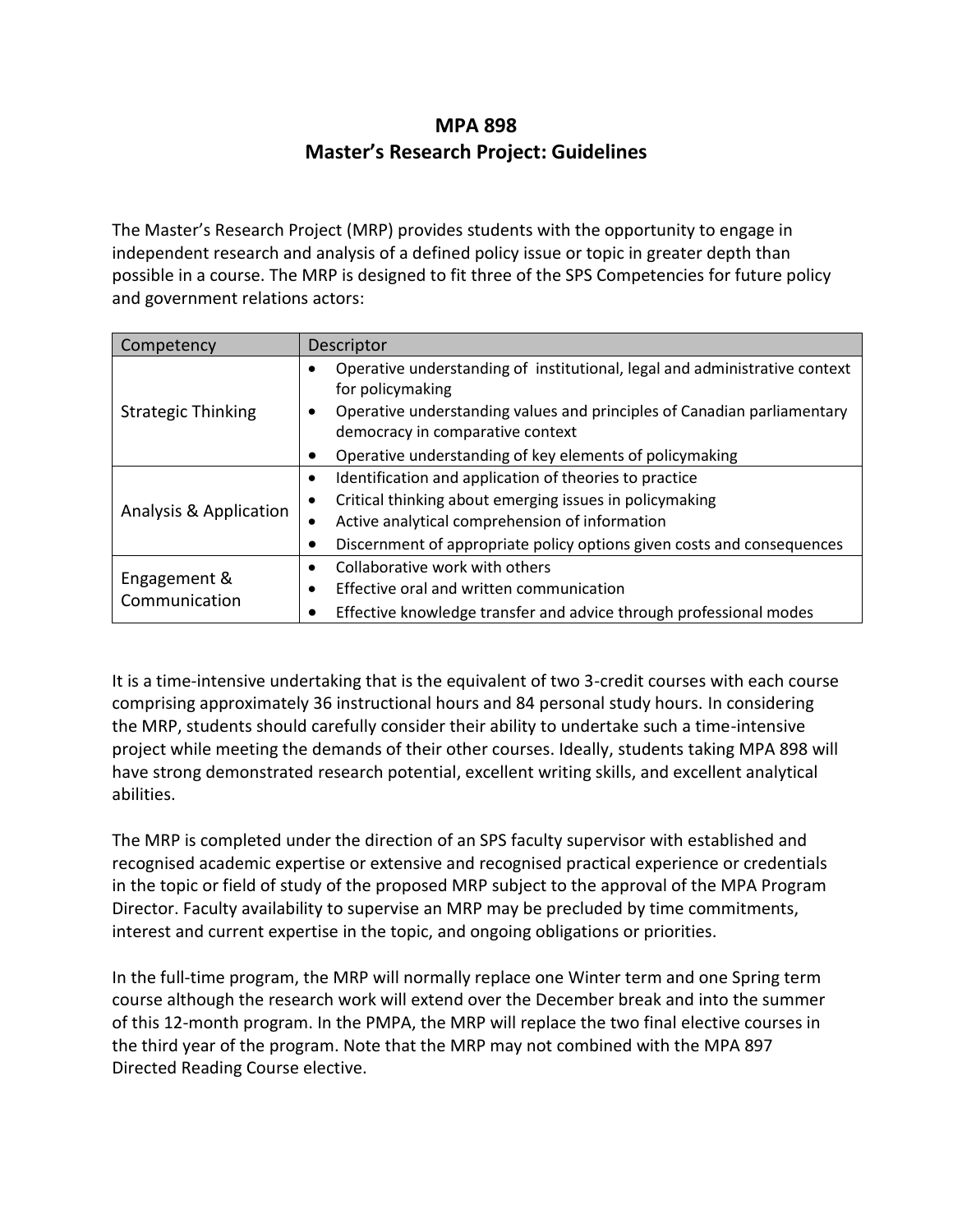## **ELIGIBILITY**

To be eligible to undertake an MRP, a student in the full-time program must have obtained an average of A in the Fall term core courses. If the student has commenced research on the MRP but does not have an A average when the marks are posted in January, then the student must stop work on the MRP and enroll in Winter and Summer term courses. Students in the PMPA must have obtained an A average in the previous courses. If a student must or chooses to withdraw from the MPA 898, then the student may use any work undertaken to date in a Directed Reading course (MPA 897).

To be considered for eligibility to take MPA 898, a student must submit to the Program Director an MRP topic proposal with a work-plan that complies with the MRP deadlines and the name of the faculty member who has consented in writing to supervise the work. In the full-time MPA, this proposal must be submitted prior to the second week of courses in the Winter term. For the PMPA, this proposal may be submitted as early as the fall of the second year or no later than the fall of the third year.

## **ROLE OF THE SUPERVISOR**

The faculty supervisor plays an important role in the MRP work so students are encouraged to discuss the research idea with more than one faculty member before choosing a supervisor to determine intellectual compatibility. The supervisor will be the primary person for consultation on the MRP topic, research, quality of argumentation and analysis, scope of work, and timeline in accordance with department and School of Graduate Studies guidelines [\(https://www.queensu.ca/sgs/current-students/graduate-supervision\)](https://www.queensu.ca/sgs/current-students/graduate-supervision).

The MRP proposal and the final draft must be approved by the Faculty Supervisor in written form before submission to the MPA Program Director. Any submissions should be done through the SPS MPA Coordinator who maintains the files for the MRPs and any associated documentation.

## **RESEARCH ETHICS**

Research involving study of an organization (for example, a case study) or individuals (for example, interviews or survey research) requires research ethics approval from the Unit Research Ethics Board (UREB) or the Queen's General Research Ethics Board (GREB). Research that relies only on publicly available information does not require ethics review, but research based on interviews or any other gathering of data that is not publicly accessible generally does. Students are responsible for familiarising themselves with and abiding by research ethics guidelines. Note that ethics approval, if required should be factored into the MRP timelines. For these guidelines and ethics forms, see [https://www.queensu.ca/vpr/home.](https://www.queensu.ca/vpr/home)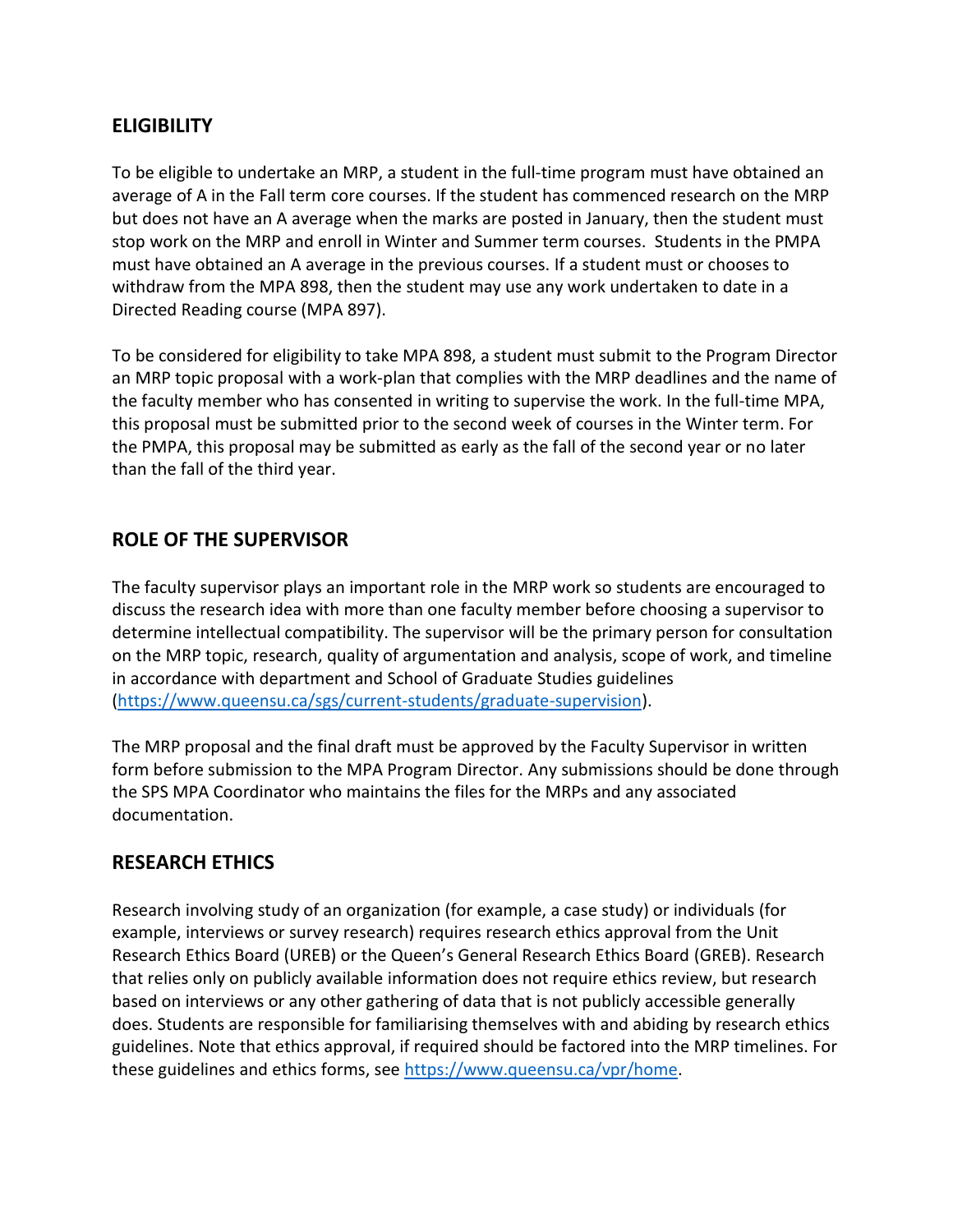## **ACADEMIC INTEGRITY**

The School of Policy Studies follows and enforces the policies and procedures on Academic Integrity as outlined by the School of Graduate Studies. For further information regarding policies and procedures related to academic integrity for instructors and graduate students at Queen's, see https://www.queensu.ca/secretariat/policies/senate/academic-integrity-policy.

## **FIELD WORK SAFETY**

MRPs involving field work require a Field Research Safety Planning Record. Students are responsible for acquainting themselves with the Off Campus Activity Safety Policy (OCASP). For these guidelines and forms see [www.safety.queensu.ca/ocasp/.](http://www.safety.queensu.ca/ocasp/)

## **MRP PROPOSAL**

DEADLINE: The MRP Proposal should be submitted via the MPA Coordinator by December 15 to obtain approval prior to the last date for course changes in the Winter Term.

The MRP Proposal should be five to seven double-spaced pages (approximately 1200-1800 words) in length, excluding title page and bibliography. The proposal should be developed under the guidance of the proposed supervisor. It includes the following elements:

- 1. Title page including title of the MRP, student name and contact information, name and contact information of proposed supervisor, and signatures of the student and proposed supervisor;
- 2. Abstract of 150 words with project purpose and statement of importance of topic;
- 3. Identification of format;
- 4. Outline of principal issues, scope and nature of the research, methodology, framework or theory used to build the argument;
- 5. Description of primary and secondary sources that will be used, supported by a bibliography;
- 6. Indication of whether ethics or OCASP review and approval is necessary and sought;
- 7. Timeline for completion of the MRP, divided according to tasks and stages of the work. This timeline should encompass the major components of research, submission of first and subsequent drafts with time allotted for assessment by the Supervisor, and submission of the final draft with approval of Supervisor, time for second reading and possible revisions.

The MRP Proposal must be submitted via the MPA Coordinator to the MPA Program Director for approval before formal work commences. Note that the Program Director will be concerned with ensuring the project has a consenting Supervisor, demonstrates serious thought, contains a workable plan and commitment to timely completion of the MRP, and has a statement on ethics approval.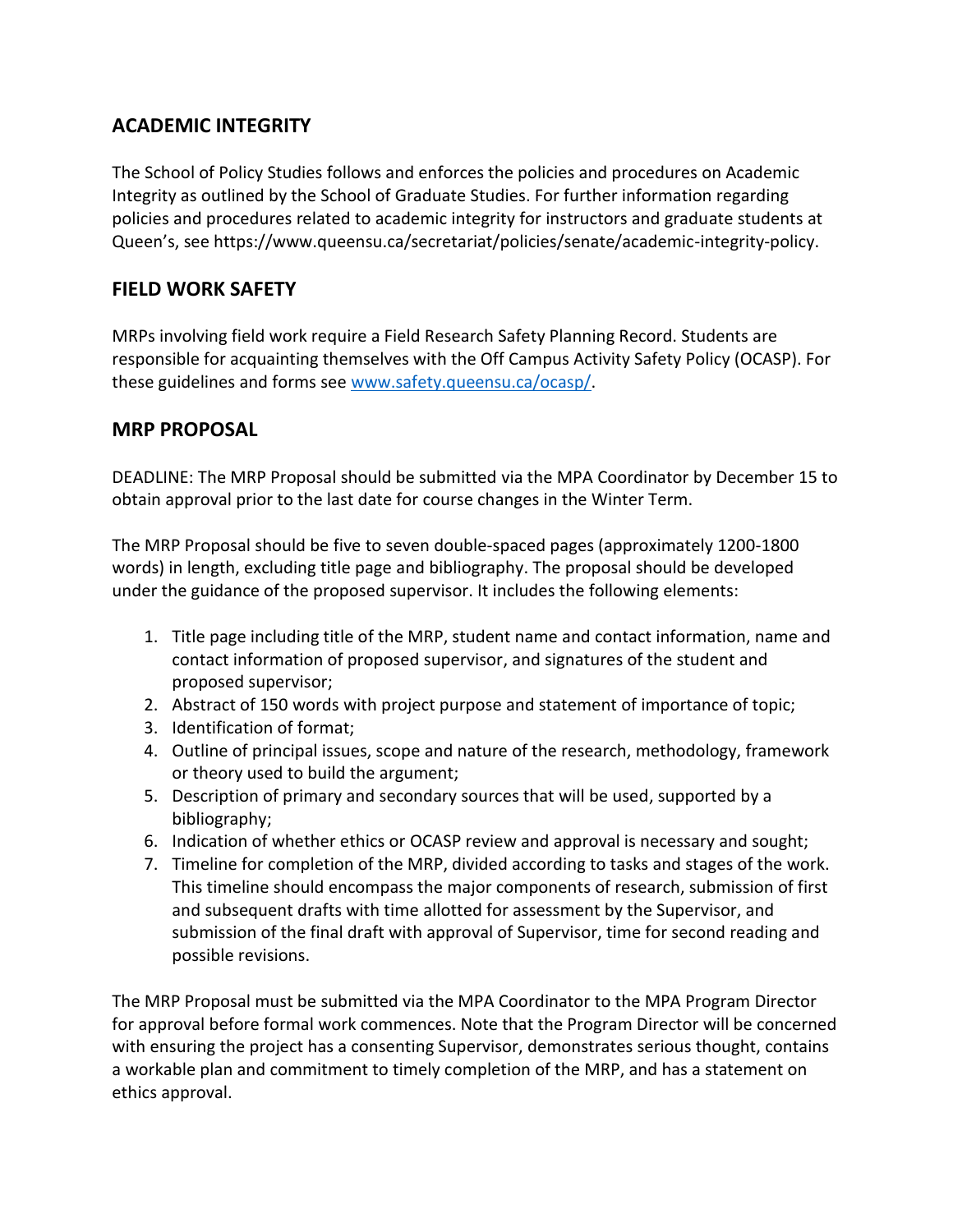### **MRP GUIDELINES**

Experience has governed the creation of these guidelines and deadlines. Please consider seriously, especially the timelines. The stated deadlines must be observed to ensure completion on time otherwise graduation cannot be guaranteed

#### *Learning Objectives*

Each format corresponds to the SPS competencies outlined at the outset of this document. Overall, the MRP is intended to develop key skills required by future policy analysts and decisionmakers.

#### *Format*

The MRP may be written in one of three formats. The Supervisor and Student will select the most appropriate format for the desired learning objectives. The formats are:

- 1. **An academic research paper**. This format emphasizes strategic thinking, analytical skills and effective written communication skills. Learning objectives include the ability to synthesize and analyze key theories and apply them to fact sets, the ability to identify and prioritise information and contextual factors, and the ability to engage in effective knowledge transfer through excellent writing skills. In this format, the MRP would consist of a table of contents, an introduction, a review of the academic literature on the topic, original research presented in defined chapters, and a conclusion and footnotes and a bibliography. The style rules for regular term papers apply.
- 2. **An action research case study.**. This format emphasizes strategic thinking, analysis and application of theories to practice and effective written communication. Learning objectives include the ability to understand the context and determinants of policy, the ability to discern and evaluate important policy objectives and options given costs and consequences, and the ability to communicate efficiently and effectively to a multidisciplinary audience. There are various forms of case studies. While the appropriate form of the case study will be determined in consultation with the supervisor, case studies normally have these components: executive summary identifying topic, issues, theory and plan; background outlining issues, relevant information and key facts; evaluation and findings; proposed solutions and discussion; conclusions and recommendations; implementation plan; references; appendices (if necessary).
- 3. **A briefing note**. This format emphasizes strategic thinking and an operative understanding of policymaking, and effective written and oral communication skills. Learning objectives include mastery of key nuances in the policymaking process, development of critical analysis of emerging issues in policymaking and the efficient and effective transfer of knowledge and advice through professional modes of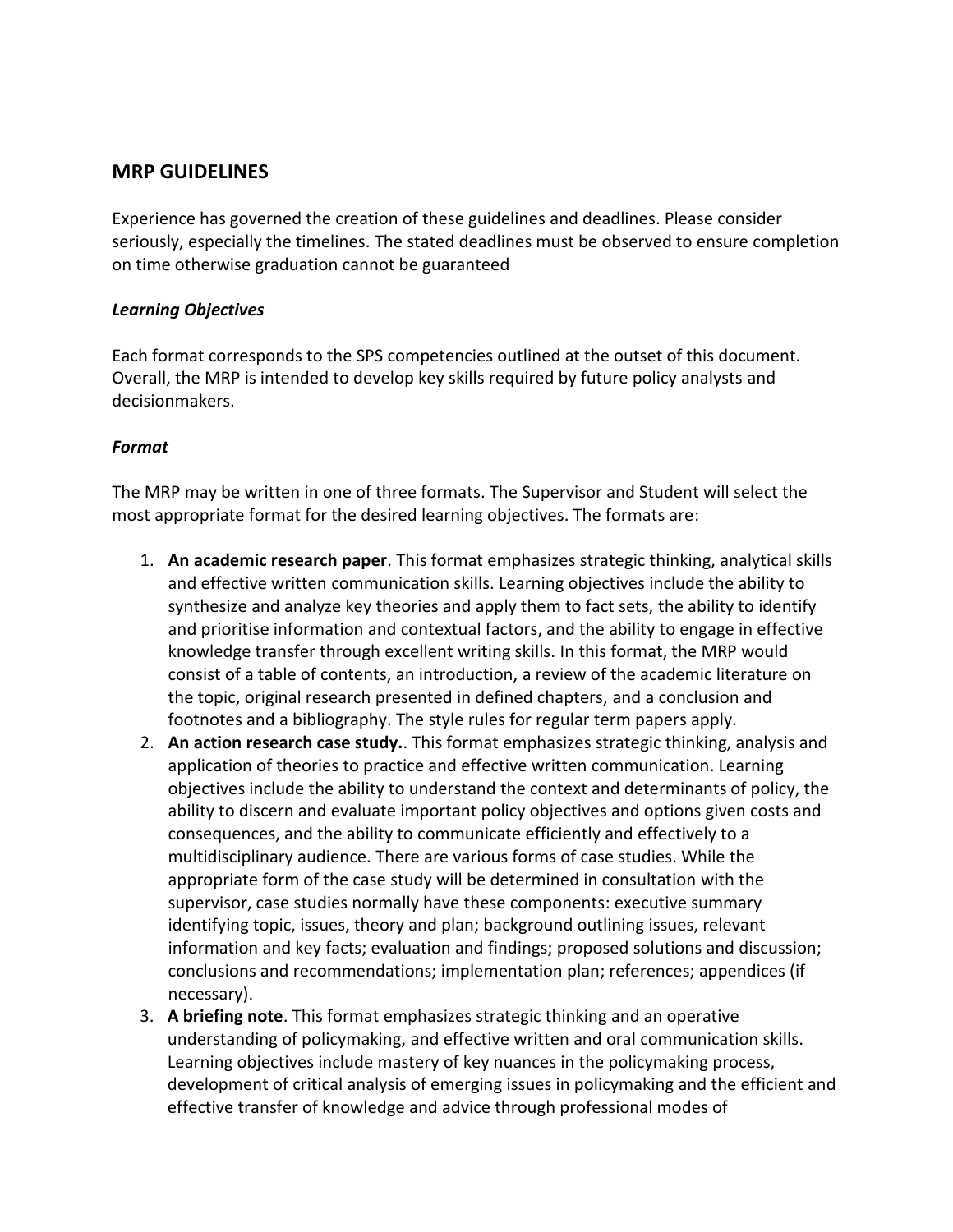communication. Briefing notes come in various forms. While the appropriate form will be decided in consultation with the supervisor based on the purpose of the note, it should follow the GOVTalk guidelines (see [https://www.queensu.ca/sps/current](https://www.queensu.ca/sps/current-students/resources/govtalk)[students/resources/govtalk\)](https://www.queensu.ca/sps/current-students/resources/govtalk). In some cases, the briefing note may consist of two or three related briefing notes on a topic or a briefing note with appendices documenting the supporting research. This format may include an oral briefing component to the Supervisor and second reader.

### *Length*

The MRP should be approximately 50-60 double-spaced pages (12 point font) in length including references but excluding any appendices, although the briefing note format may be shorter if an oral component is incorporated. In any case, the MRP may not exceed 70 double-spaced pages (12 point font). Depending on format chosen, a table of contents and abstract may be appropriate but it is not necessary to include a vitae or acknowledgement or to bind the final work.

### *Submission of drafts*

Submission of the final draft in electronic form is sufficient and preferred. Submission of earlier drafts will be at the discretion of the Supervisor.

### *Grading and Evaluation*

The normal grading standards of the School of Policy Studies will be used to assess the quality of the MRP, having regard to the Graduate School regulations that "the research must be of high scholarly standard" and the project "should demonstrate that the candidate is capable of original and independent work." A project using primary sources satisfies this standard while a project using secondary sources requires an original argumentation or an innovative approach. A project that just describes or reviews and systematizes the existing literature will not be sufficient. However, the MRP is not a thesis. As such, it should involve a project of manageable scope, an appropriately sized literature review or issue discussion, and a suitably limited research question or purpose.

Once the Supervisor is satisfied that the MRP has met these standards and is in a satisfactory state, then the Supervisor will assess the work and assign a grade. The Supervisor will then request that the student submit a clean copy to the MPA Coordinator and to the Supervisor. The Supervisor will then send an email to the MPA Program Director with the clean copy of the MRP attached as well as a separate document with the assigned numerical grade (percentage) and justification for the grade. The supervisor may indicate any tolerance in the grade assigned.

Once the clean draft and grade has been received, the Program Director will select a second reader with acknowledged expertise or professional experience in the subject matter and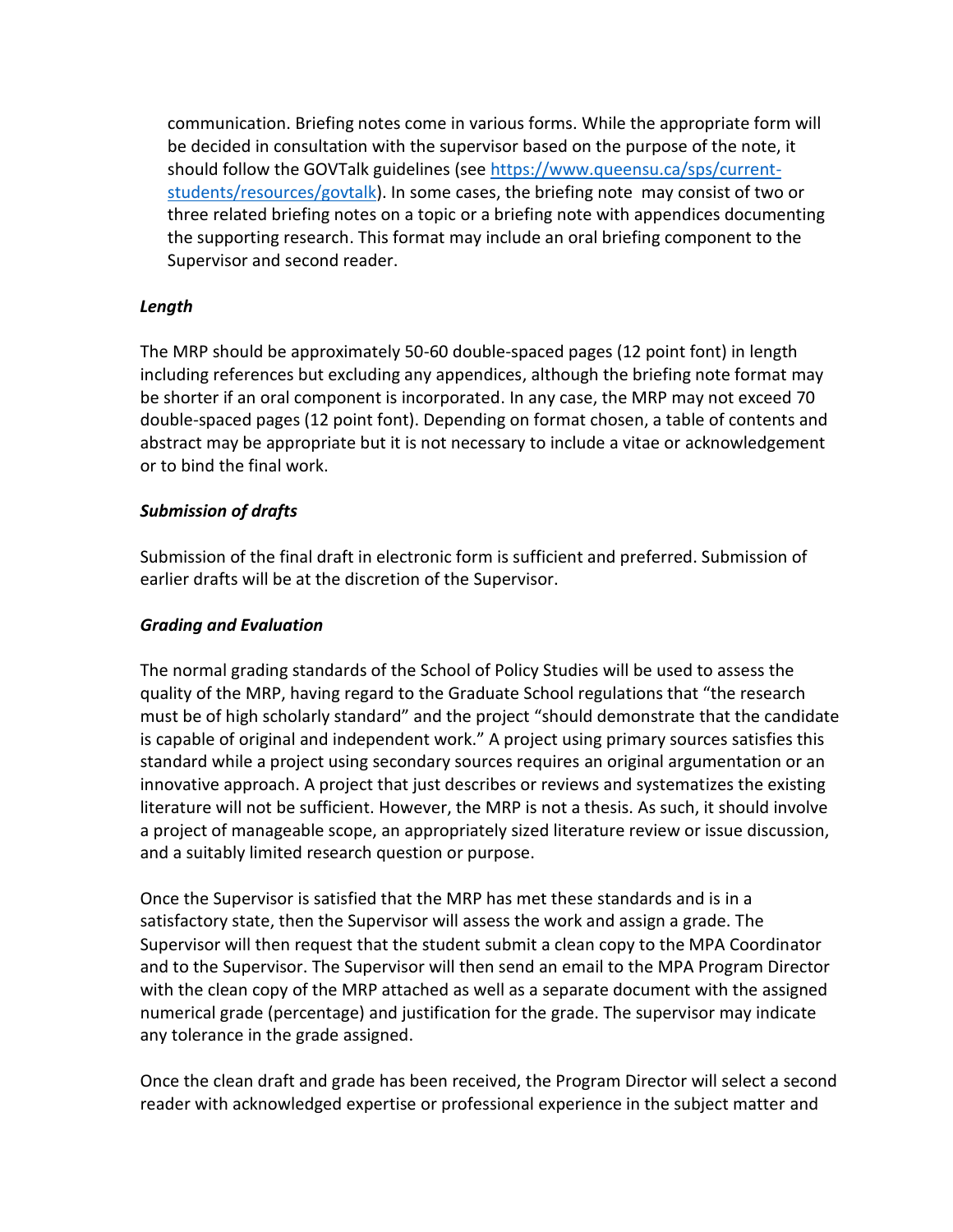send the draft for grading. Within a reasonable time of no more than three weeks (15 working days), the second reader will read and assess the draft. The second reader will send an email to the MPA Program Director with an attached document specifying the numerical (percentage) grade and with the option to send reasons for the grade in the document. The identity of the second reader is confidential and students should not expect to learn the identity of this person.

If the two grades from the Supervisor and second reader are within five percentage points, then the Program Director will average the two grades to ascertain the final grade. If the variation between the two grades exceeds five percentage points then the Program Director will invite the second reader to suggest revisions to raise the grade to within five percentage points or will ask the two assessors to reach an agreed final grade. If no agreement is possible, then the Program Director will assign a third reader to assess the MRP and will reconcile the three submitted grades. The Supervisor will submit the final grade, converting the numerical grade to its letter-based equivalent.

Note: while students often welcome comments from the second reader, no revisions are necessary unless it is to reconcile the two assessors' marks. Also, given that the Grad School requires submission of the final grade by the end of the calendar month following that in which the project was submitted, the Program Director may in exceptional circumstances appoint another reader to take the place of a Supervisor who is on leave, vacation or authorized absence to ensure compliance with this deadline.

### *Appeals of the Grade*

A student wishing to appeal a grade on the MRP must notify the Program Director (or School Director if the former is the Supervisor or second reader) within two weeks of receiving the grade. The student must provide written reasons justifying the appeal in the notification. If the Program Director decides the appeal is justified, then a meeting of the two (or three if appropriate) graders will be convened with the Program Director present for the student to discuss the reasons for a reassessment of the grade. After the meeting, the two readers will submit their grade to the Program Director who will use the normal process to award the grade. At this point, the grade is final subject to the School of Graduate Studies appeal process [\(https://www.queensu.ca/sgs/graduate-calendar/general](https://www.queensu.ca/sgs/graduate-calendar/general-regulations)[regulations](https://www.queensu.ca/sgs/graduate-calendar/general-regulations) under "Appeals Against Academic Decisions."

## **KEY DATES FOR COMPLETION OF THE MRP**

These dates are important for a timely completion of the MRP. Please take special note of the final submission dates highlighted in red font. If a student does not meet these deadlines then graduation may be delayed. If a student does not meet the deadline for completion then the student must remain registered in the School of Graduate Studies. The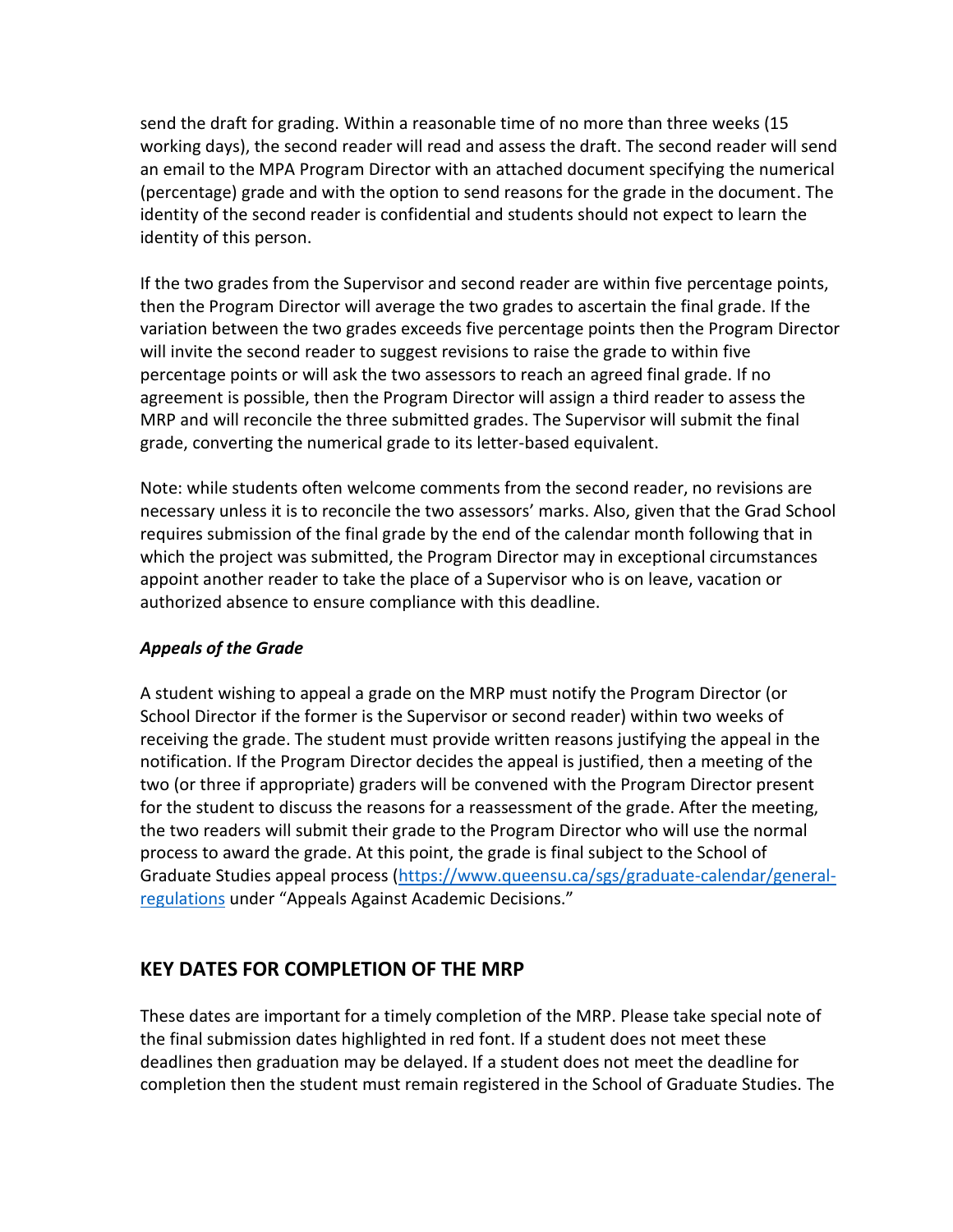student will be assessed fees for the new Fall term. Should the student complete the MRP prior to the end of term, the fees may be prorated and reimbursed in part.

### *MPA Program*

Note: **Students who fall behind in the timeline for completion of the MRP by August will simply not be in a position to complete this program requirement in time to convocate in the Fall.** A new cohort of MPA students arrives in September. As the new academic year begins, faculty and staff in the MPA all take on new commitments and cannot guarantee prompt attention to MRPs that are submitted after August 15th. Lingering students may be

Thus, it is imperative that an MRP be completed within the 12 month duration of the MPA. The School of Graduate Studies requires program completion by September for students to be eligible for Fall convocation.

required to pay additional tuition fees for September and then the full term.

| <b>Key Dates</b> | <b>Milestones</b>                                                          |  |  |
|------------------|----------------------------------------------------------------------------|--|--|
| October          | Attend an MRP information session                                          |  |  |
| November         | Find a Supervisor. Discuss the project with faculty members and            |  |  |
|                  | determine a good fit for your project and work style.                      |  |  |
| December         | Conduct the preliminary research and write the MRP Proposal.               |  |  |
|                  | Submit the proposal by December 15 for approval by the last date           |  |  |
|                  | for course changes in the Winter term.                                     |  |  |
| January 15       | The proposal and enrollment in MPA 898 must be approved by the             |  |  |
|                  | last date for course changes in the winter Term. Register for the          |  |  |
|                  | course as soon as the proposal is approved.                                |  |  |
| March 1          | Submission of first draft of a substantive portion of the MRP. If the      |  |  |
|                  | draft is not submitted by March 15 <sup>th</sup> , then the student may be |  |  |
|                  | advised to withdraw from the MRP and enroll in a Spring course.            |  |  |
| June 1           | Submission of the complete first draft of the MRP to the Supervisor.       |  |  |
|                  | Supervisor provides comments and student revises draft.                    |  |  |
| July 1           | Submission of the "final" version of the MRP to the Supervisor. If         |  |  |
|                  | this deadline is not met, then reasons for an extension must be            |  |  |
|                  | submitted in written form to the Program Director. Student                 |  |  |
|                  | undertakes any last revisions.                                             |  |  |
| July 15          | MRP approved by Supervisor, clean copy and numerical grade                 |  |  |
|                  | submitted to Program Director                                              |  |  |
| July 31          | Second reader receives MRP for review                                      |  |  |
| August 15        | Second Reader submits numerical grade                                      |  |  |
| August 15-31     | Grades Averaged or feedback provided to student who makes any              |  |  |
|                  | necessary changes to MRP                                                   |  |  |
| <b>August 31</b> | Final, graded and approved MRP submitted to the SPS by student             |  |  |
| September 1-7    | Program completion status reviewed and prepared                            |  |  |